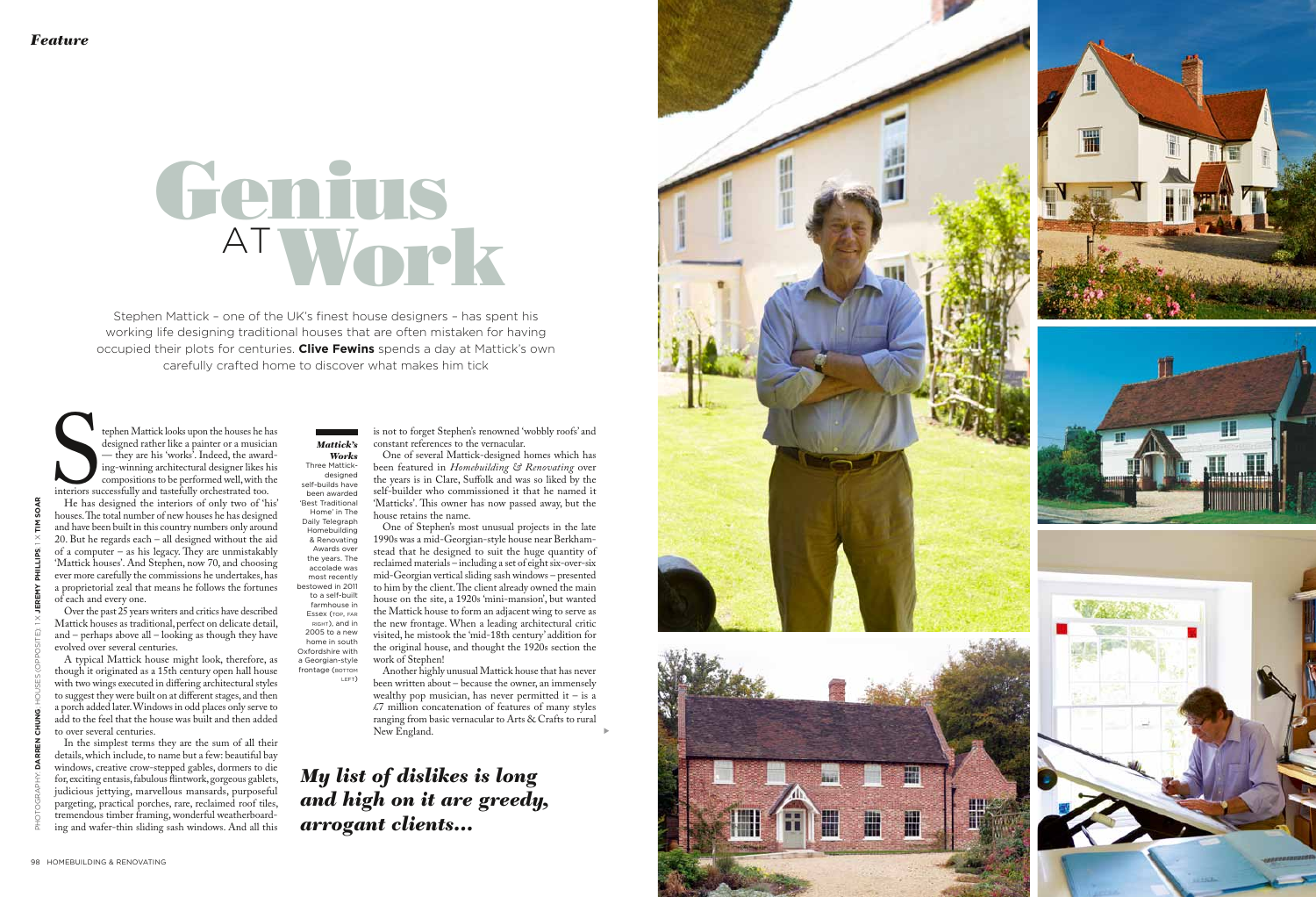



All this makes Stephen's longest and most demanding project – his own home – very different because it is not a self-build but a renovation. It is by no means his first renovation, but it is his favourite, not least because the house, in a village near Cambridge, lies in extensive grounds but also that it has taken 12 years to complete to his satisfaction.

"I like large houses, and in particular the rambling nature of this old farmhouse," Stephen says. " I think it's all linked up with my love of designing new houses that look as if they were built over several hundred years." Apart from a brick extension to the east, built in the Victorian era to house yet more farmworkers, the Grade II listed property is largely timber frame and has a core

dating from about 1550.

Around 1820 it was given an extensive late-Georgian makeover. A striking south front was built to face what was probably by then an established formal garden, and much of the old timber frame and wealth of beams was covered by a mass of stucco outside and plaster inside.

In October 2002 Stephen and his wife, Rosanne, were just beginning to make progress on the house – although living in some discomfort in just five rooms with their daughters – when the River Granta some 65ft away rose by over 5ft after excessive rains. It was all due to a problem with the sluice gates. But the entire ground floor was flooded to a depth of 4ft.

The beautiful fireplace of clunch – a form of soft chalk – which Stephen believes to be part of the original 1550 building, also used to be 4ft up the wall."We really can't understand this," he says. "Although the original floor level was another 4ft below the present floor, the fireplace was still high up the wall, so we lowered it. I don't think we shall ever solve that one, but I think the answer must lie in a previous floor level, now long gone.'

The oldest part of the house – the former dairy at the rear – was worst affected because the floor level was below ground. The family lost a large number of valued personal belongings, and Stephen in particular lost much of his collection of military memorabilia as well

However, Stephen's favourite space is the dining room. "**I** just love the feel of it," he continues. "It was a lovely →

*A Fine Restoration* The elegant curving Georgian staircase, which dates from 1820, has been restored – stripped down, repaired and repainted – and now sets the tone for the rest of the interior, which is filled with characterful touches. Exposed beams hint at the house's ancient timber frame core. In the resplendent dining room Stephen installed an old fireplace from the drawing room; it's now a focal point. The walls also feature pieces from Stephen's collection of military morabilia, in what has become one

*Georgian Makeover* The core of Stephen and Rosanne's home dates back to 1550, but the house has been added to over the years. It was subject to its own late-Georgian makeover with the original timber frame

covered

externally by cream-coloured stucco. Mattick's period home, which has evolved over the centuries, is certainly inspiration enough for the self-builds he's designed to emulate such progression in time

as part of his portfolio of old photographs and cameras.

Today the dairy is one of the loveliest rooms in the house. It alternates with the snug as a family relaxation area. It is also the room which has undergone the most transformation. When the Matticks arrived at the house, a Second World War brick air-raid shelter – which had been unused since 1945 – stood in the middle of the room. It had to be removed using a jackhammer.

The original exterior door has been blocked up and plastered over on the inside. But Stephen has retained the original detailing on the outside. "We didn't need the opening, but I like these 'ghost doors' as a feature — they suit the house," he says.

*Stephen's longest and most demanding project has been his own home*

of his favourite rooms



## *Mattick*